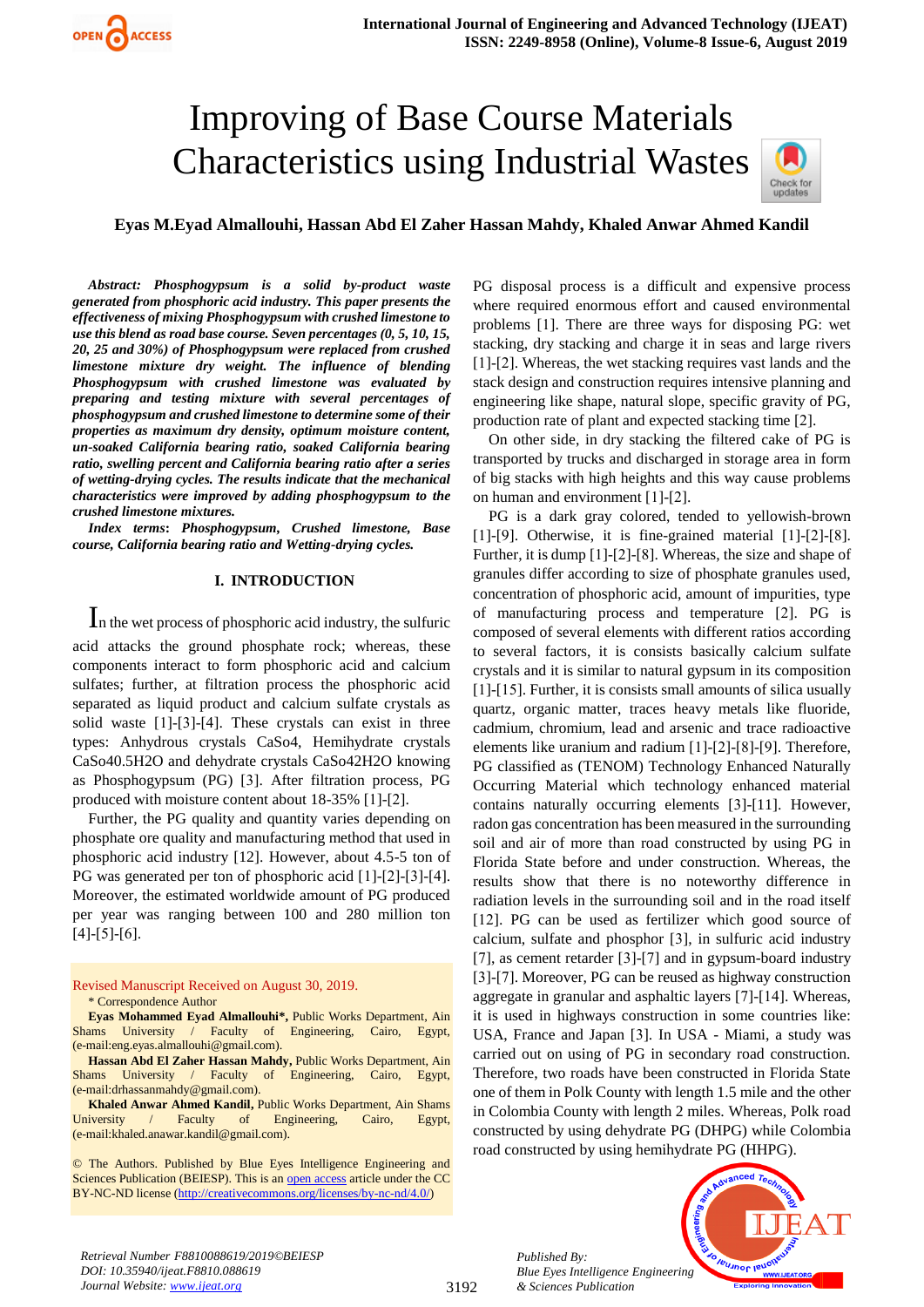Therefore, mixture created from DHPH plus sand with ratio 1:2 (DHPG : Sand) with 7% moisture content and compacted by modified Proctor test gives unconfined compressive strength (UCS) 1103.16, 586.05 and 282.68 kilo Pascal KPa at 28, 7 days and directly after compaction, respectively; otherwise, samples collapsed when it submerged in water; moreover, laboratory California bearing ratio (CBR) without immersion reached about 68% and field CBR reached about 66%. On the other hand, mixture created from HHPG plus sand with ratio 2:1 (HHPG : sand) with 9.5% moisture content by modified Proctor test gives UCS 1654.74, 861.84 and 448.15 KPa at 28, 7 days and directly after compaction, respectively. Moreover, laboratory CBR without immersion reached to 79% and field CBR reached to 65%. In addition, the CBR ratio of mixture consists only DHPG was 35% and for mixture contains HHPG only was 100% while the CBR for sand was 27% [10]-[12].

In USA - Louisiana, it has been proved that PG can be used in construction of road base and sub base; where, tests results demonstrated that mixtures containing sand, PG and cement have UCS directly increasing with both of compaction energy, curing age, cement percent and cement type where it is an important factor in UCS variation and sulfate resistance cement is preferable [16].

In India, tests were conducted on mixtures of PG, lime and Fly ash to be used in road base and sub base construction; therefore, the characteristics of raw materials and formed mixtures were determined. However, mixture consisting 2%PG, 8% lime plus 90% fly ash satisfies the requirement of road base and sub base construction, where results showed an increasing in UCS, split tensile strength and CBR with curing age [17].

## **II. MATERIALS**

#### **A.Crushed limestone**

The sample of crushed limestone (CLS) was collected from Jabal Alkorimat located in Giza – Egypt; whereas, the sample was brought from Zahraa Al Maadi stockpile – Cairo city in 25 bags each bag weighs about 40 kg; further, the maximum particle size of the sample of limestone are 50 mm. However, the sample was tested in Roads Lab in Ain-Shams University to determine its characteristics and to check its validity as base course material.

#### **B.Phosphogypsum**

The sample of PG was brought from Abu-Zaabal plant for fertilizers industry located in Kaliobeya – Cairo where the factory produce about 500 thousand ton per year of PG. The total weight of the sample is 1 ton distributed to 20 bags where each bag weights about 50 kg. Whereas, the obtained sample was aged to approximately 6 month in dry stack; further, the sample has moisture content between 13-15%.

Furthermore, the chemical analyses of the used local PG as received from the manufacture are shown in the table 1. However, the sample was tested in Roads Lab in Ain-Shams University to determine its characteristics.

Table 1: The chemical analysis of the PG sample as

| received from the Abu Zabaal plant. |                 |      |  |  |  |  |
|-------------------------------------|-----------------|------|--|--|--|--|
| Item                                | Results $w/w$ % |      |  |  |  |  |
| <b>Moisture</b>                     | 15              | 30   |  |  |  |  |
| Water soluble P2O5                  | 0.5             | 0.32 |  |  |  |  |

| <b>Total P2O5</b>     | 1.4  | 1.34  |
|-----------------------|------|-------|
| Water soluble calcium |      | 5.1   |
| <b>Total calcium</b>  | 22   | 21.1  |
| Water soluble sulfur  | 13   | 12.12 |
| <b>Total sulfur</b>   | 17   | 15.92 |
| SiO2                  |      | 6.15  |
| <b>Fe2O3</b>          | 0.31 | 0.21  |
| MgO                   | 0.09 | 0.07  |
| AI2O3                 | 0.06 | 0.04  |

#### **III. METHODS**

The main goal of this research is improving the characteristics of locally available base course materials by mixing these materials with locally available industrial wastes and testing these mixtures according to the American Association of State Highway and Transportation Officials AASHTO; therefore, the experimental program is divided to two parts:

Part one based on collecting and testing CLS and PG according to the standard tests stated in the American standard AASHTO to determine some of its physical and mechanical characteristics such as gradation, natural water content, liquid limit, plastic index, percent of fines, unit weight, water absorption, optimum moisture content and maximum dry density, flakiness and elongation indexes, abrasion resistance, soundness resistance, un-soaked and soaked bearing capacity and swelling percent to judge on its validity as road base materials; however, table 3 showing the characterization tests conducted on the different materials.

Part two based on preparing and testing mixtures of CLS and PG with PG ratios 0, 5, 10, 15, 20, 25 and 30% from mixture dry weight. Therefore, the mixtures were tested according to AASHTO to obtain their characteristics and to compare between their characteristics. However, basic tests were conducted on mixtures to determine the optimum moisture content (OMC), the maximum dry density (MDD), the un-soaked CBR, the soaked CBR and the swelling ratio to monitor the effect of adding PG to CLS mixtures on the previous characteristics. Further, depending on the results of previous tests the control mixture and the mixture with maximum CBR were subjected to CBR test after series of wetting – drying cycles to check the durability of the control and the prepared mixture by determining the effect of wetting – drying cycles on their bearing capacity. Furthermore, to check the durability of each of CLS and PG separately, five samples of 100% PG and like them of 100% CLS were prepared according to AASHTO T-193 and subjected to various number of wetting - drying cycles; whereas, after the first wetting – drying cycle one sample of the PG was removed from water, extracted from the mold, dried, mixed with un-soaked CLS at ratio 20%PG:80%CLS and tested according to AASHTO T-193 where this process repeated at 2, 3, 4 and 5 wetting – drying cycles. Conversely, the soaked CLS samples were mixed with un-soaked PG.



*Published By: Blue Eyes Intelligence Engineering & Sciences Publication* 

*Retrieval Number F8810088619/2019©BEIESP DOI: 10.35940/ijeat.F8810.088619 Journal Website: www.ijeat.org*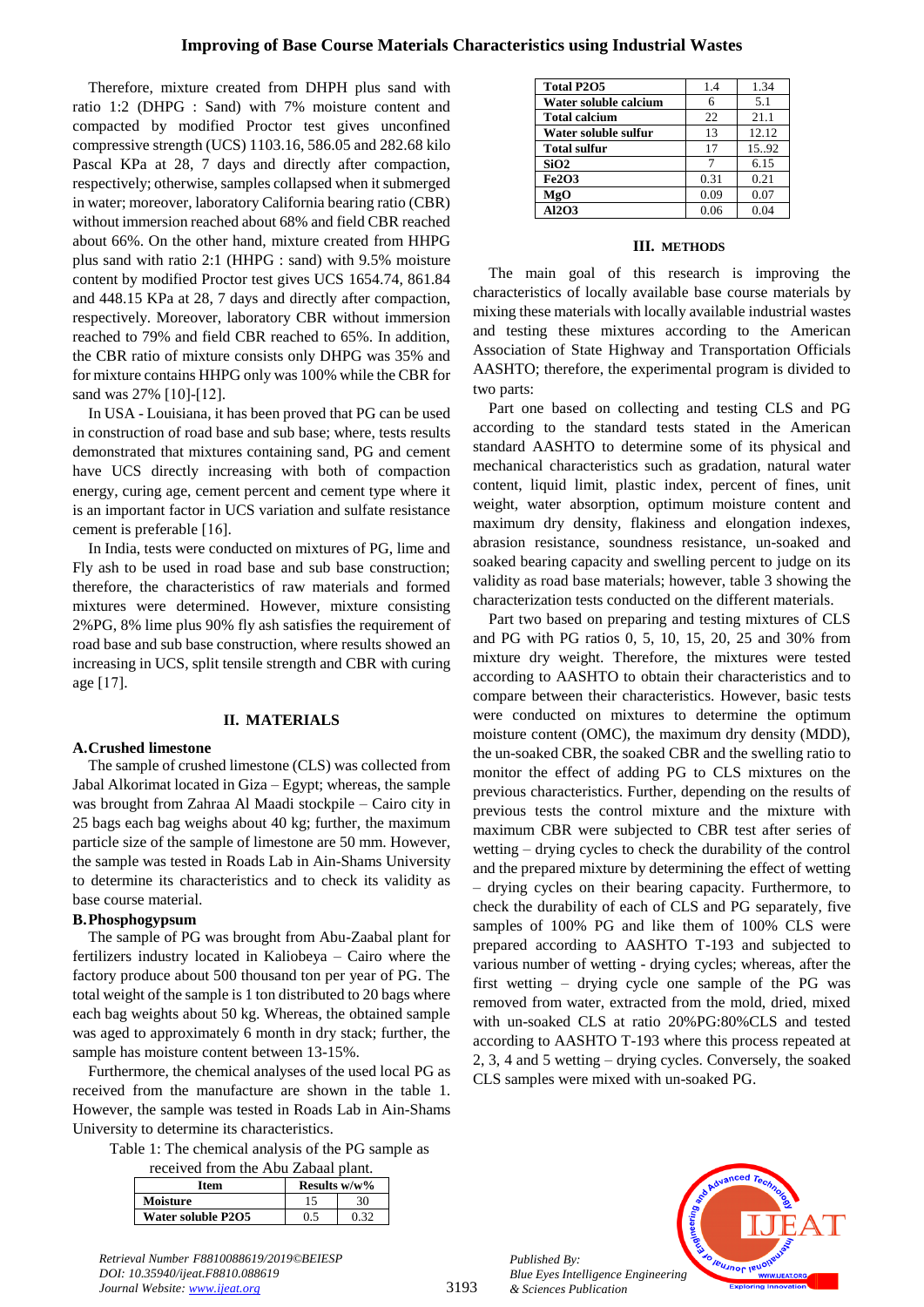

Table 2: The ratios of the different materials used to form the limestone mixtures.

| <b>Mixture</b><br>ID | 100L | 95L<br>5P | 90C<br>L10<br>D | 85L<br>15P | <b>80L</b><br>20P | 75L<br>25P | 70L3<br>0P |
|----------------------|------|-----------|-----------------|------------|-------------------|------------|------------|
| <b>PG %</b>          |      |           | 10              | 15         | 20                | 25         | 30         |
| $CLS\%$              | 100  | 95        | 90              | 85         | 80                | 75         | 70         |

## **IV. RESULTS AND DISCUSSION**

## **A.Materials characterization tests**

After importing CLS and PG samples, the samples were subjected to basic characterization tests according to AASHTO; whereas, table 3 presents the results of these tests: Table 3: The results of the characterization tests conducted on the different materials.

| <b>Property</b>             |      | <b>CLS</b>  | PG                       | <b>Standard</b>     |
|-----------------------------|------|-------------|--------------------------|---------------------|
| Natural water content       |      | 0.78        | 13.05                    | <b>AASHTO T255</b>  |
| $\frac{0}{0}$               |      |             |                          |                     |
| Liquid limit %              |      | 24.25       | 24                       | <b>AASHTO T89</b>   |
| Plastic index %             |      | 2.55        | 1.5                      | <b>AASHTO T90</b>   |
| Percent of                  | dry  | 0.45        |                          | <b>AASHTO T11</b>   |
| fines                       |      |             |                          |                     |
| passing                     | wash | 9.2         | 90                       |                     |
| #200 sieve                  |      |             |                          |                     |
| Percent of fines using      |      | 31          | 9                        | <b>AASHTO T176</b>  |
| sand equivalent             |      |             |                          |                     |
| Grading                     |      | $\mathbf x$ | $\overline{\phantom{a}}$ | <b>AASHTO T27</b>   |
| Unit Weight gm/cm3          |      | 2.05        | 1.92                     | <b>AASHTO T84</b>   |
| <b>Water Absorption %</b>   |      | 9.93        | 8.1                      | <b>AASHTO T85</b>   |
| MDD gm/cm3                  |      | 2.075       | 1.66                     | <b>AASHTO T180</b>  |
| OMC%                        |      | 10          | 14                       |                     |
| <b>Flakiness%</b>           |      | 22.4        |                          | <b>BS 812-105.1</b> |
| <b>Elongation</b> %         |      | 25.7        |                          | <b>BS 812-105.2</b> |
| <b>Abrasion resistance%</b> |      | 48.3        |                          | <b>AASHTO T96</b>   |
| <b>Soundness</b>            |      | 7.63        |                          | <b>AASHTO T104</b>  |
| resistance%                 |      |             |                          |                     |
| <b>Un-soaked CBR%</b>       |      | 65.57       | 100                      | <b>AASHTO T193</b>  |
| <b>Soaked CBR%</b>          |      | 59.9        | 70                       | <b>AASHTO T193</b>  |
| Swelling %                  |      | 0.2         | 2.27                     | <b>AASHTO T193</b>  |

## **B.Mixtures characterization tests**

The samples of crushed limestone were reduced by using mechanical splitter according to method A in AASHTO T-248; further, mixtures of CLS and PG with ratios  $0 - 5 - 10$  $-15 - 20 - 25 - 30\%$  from mixture dry weight were prepared to be tested according to method D in AASHTO T-180 to illustrate the effect of adding PG on optimum moisture contents and maximum dry densities of CLS mixtures which compacted in 6 in. mold in 5 layer in order of 56 blows per layer using 4.54 kg rammer dropped from 45.7 cm; whereas, figure 1 showed the moisture-density relationships of prepared CLS mixtures and the results of compaction tests presented in table 4.



**Figure 1: the moisture-density relationship of mixtures containing CLS and PG.**



**Figure 2: the relationship between MDD and PG % of prepared CLS mixtures.**

. As showed in figure 2 and figure 3, the maximum dry density of prepared CLS mixtures increased with increasing CLS content and decreased with increasing PG content because PG has unit weight lower than CLS; on the other hand, the optimum moisture content of prepared CLS mixtures increased with increasing PG content and decreased with increasing CLS content because adding PG to CLS increases the surface area of mixtures aggregates. Further, twelve samples were prepared in the same manner of preparing samples in compaction test where the mixtures were compacted at optimum moisture contents and maximum dry densities in standard CBR mold with 6 in. diameter in 5 layers in order of 56 blows per layer using 4.54 kg rammer dropped from 45.7 cm. Therefore, the mixtures were tested according to AASHTO T-193 where six samples were tested immediately after compaction and six samples were submerged for 96 hour to obtain the effect of adding PG on CBR of CLS mixtures in un-soaked and soaked state also to determine the swelling percent and the optimum PG content.

*Retrieval Number F8810088619/2019©BEIESP DOI: 10.35940/ijeat.F8810.088619 Journal Website: www.ijeat.org*

*Published By: Blue Eyes Intelligence Engineering & Sciences Publication* 

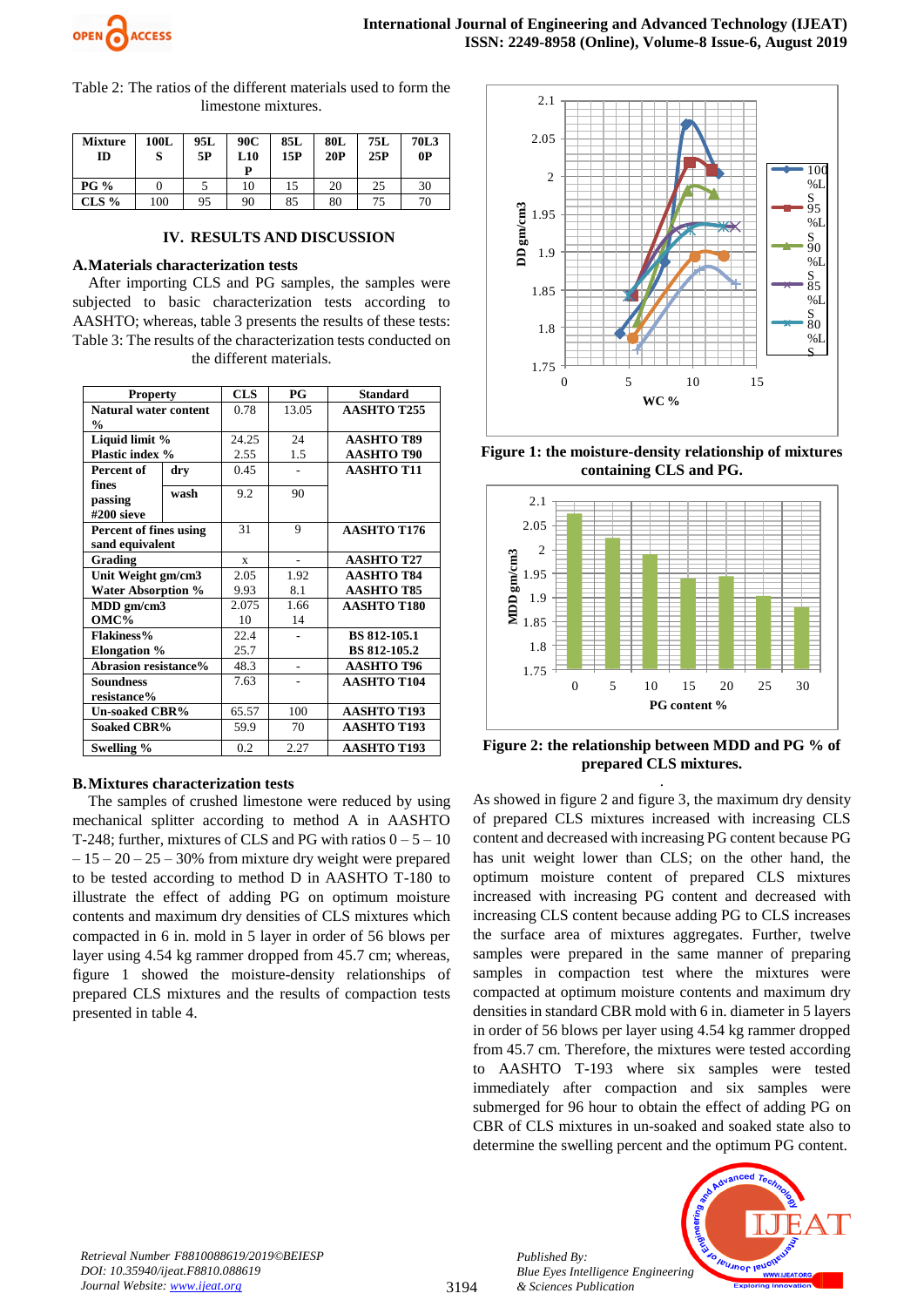

**Figure 3: the relationship between OMC and PG % of prepared CLS mixtures.**



**Figure 4: the relationship between CBR % and soaked CBR and PG % of prepared CLS mixtures.**



**Figure 5: the relationship between swelling % and PG % of prepared CLS mixtures.**

As shown in Figure 4, the results of CBR tests conducted immediately after compaction showed that the CBR of CLS mixtures increased with increasing PG content from 5% up to 20 % and decreased at higher percentages of PG. On the other hand, the CBR values of samples submerged for 96 hour then subjected to penetration test were decreased comparing with samples without soaking.

As shown in figure 5, the swelling percent of CLS mixtures increased with increasing PG content. Whereas, the results of un-soaked CBR, soaked CBR and selling tests are presented in table 4.

Further, the mixture of  $80\%$  CLS +  $20\%$  PG with the highest CBR% was subjected to a series of wetting-drying cycles to illustrate its durability by determining the effect of wetting-drying cycles on its CBR%; therefore, a seven samples of 80L20P were prepared as previous samples in the same manner and conditions and according to AASHTO T-193; however, this samples subjected to different number of wetting – drying cycles then subjected to CBR penetration test; beside, a seven samples of control mixture 100% CLS were prepared and tested in the same way.

As shown in figure 6, the results showed that CBR value decreased with increasing in number of wetting – drying cycles for control and 80L20P samples until number of wetting – drying cycles reaches five cycles where the CBR values of control and 80L20P samples were not decreased for higher number of cycles than five. Further, the results are shown in table 5.

Furthermore, the durability of PG and CLS was evaluated separately by preparing five samples of PG only and other five of CLS only according to AASHTO T-193; whereas these samples compacted and subjected to five wetting-drying cycles; whereas, one sample of PG and one sample of CLS were removed from water after the  $1<sup>st</sup>$  cycle, extracted from the mold and oven-dried at 60 C° for PG and 105 C° for CLS then the soaked-dried PG for one cycle blended with un-soaked CLS at ratio 20%PG:80%CLS and tested according to AASHTO T-193 where this process repeated at the  $2<sup>nd</sup>$ ,  $3<sup>rd</sup>$ ,  $4<sup>th</sup>$  and  $5<sup>th</sup>$  cycles; on the contrary, the soaked-dried CLS sample were blended with un-soaked PG and tested in the same way. Otherwise, the results are shown in table 6.



**Figure 6: the relationship between CBR % and no. of wetting-drying cycles of 80L20P and 100L samples.**



*Retrieval Number F8810088619/2019©BEIESP DOI: 10.35940/ijeat.F8810.088619 Journal Website: www.ijeat.org*

*Published By:*

*& Sciences Publication*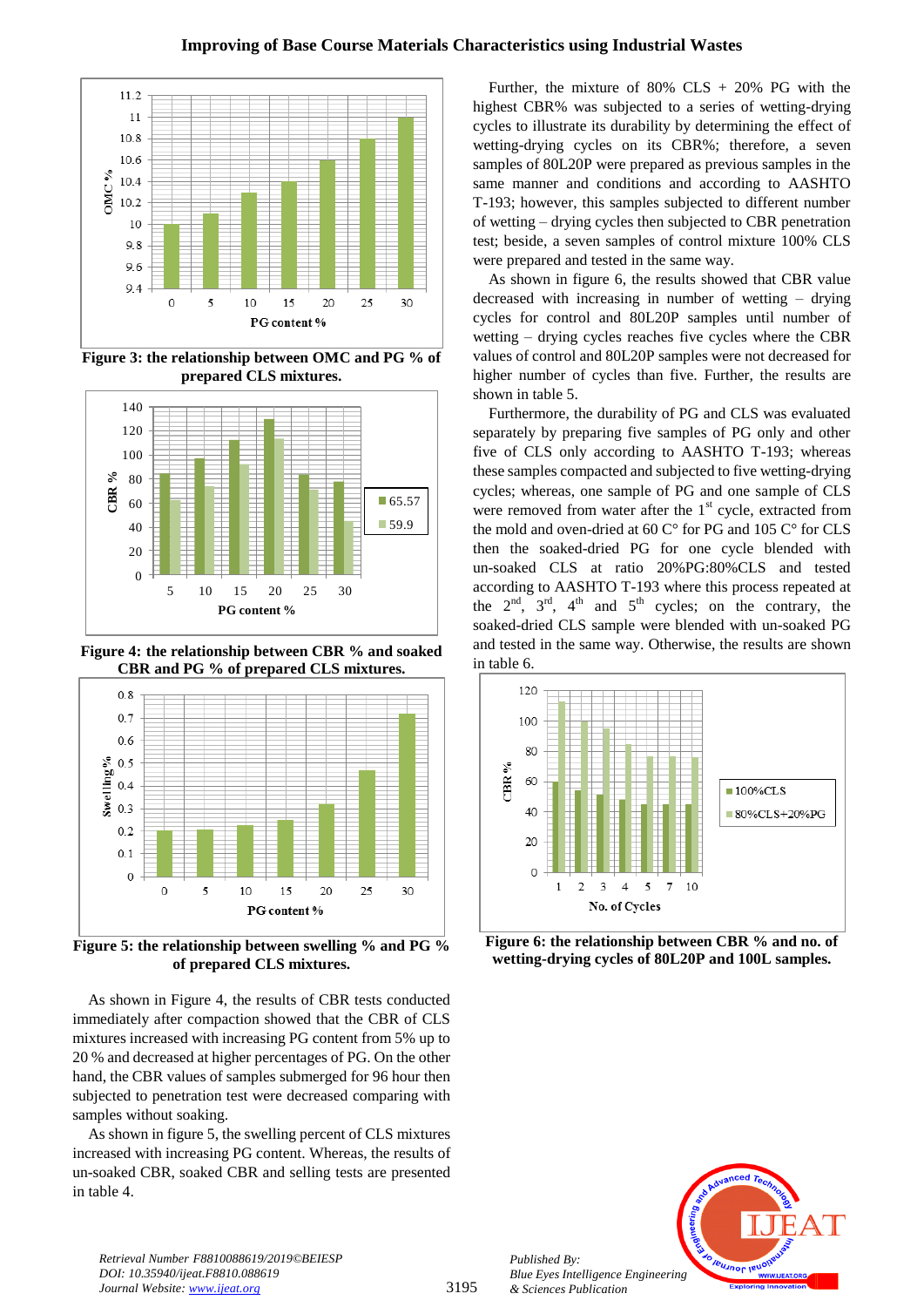| Table 4: the results of CBR tests conducted on CLS+PG mixtures. |  |
|-----------------------------------------------------------------|--|
|-----------------------------------------------------------------|--|

| <b>Mixtures/Tests</b> |                  | Un-soaked | <b>Soaked</b>           |               | Compaction |        |
|-----------------------|------------------|-----------|-------------------------|---------------|------------|--------|
| Sample ID             | <b>CLS</b> to PG | CBR%      | CBR%<br><b>Swelling</b> |               | $MC\%$     | DD     |
|                       | Ratio            |           |                         | $\frac{6}{9}$ |            | gm/cm3 |
| 100L                  | ٠                | 65.57     | 59.9                    | 0.206         | 10         | 2.075  |
| 95L5P                 | 95:5             | 84.7      | 62.1                    | 0.21          | 10.1       | 2.025  |
| <b>90L10P</b>         | 90:10            | 97.2      | 73.5                    | 0.23          | 10.3       | 1.99   |
| 85L15P                | 85:15            | 113.05    | 92.7                    | 0.25          | 10.4       | 1.94   |
| <b>80L20P</b>         | 80:20            | 130.01    | 113.1                   | 0.32          | 10.6       | 1.944  |
| 75L25P                | 75:25            | 83.6      | 71.2                    | 0.47          | 10.8       | 1.904  |
| <b>70L30P</b>         | 70:30            | 78        | 45.2                    | 0.72          |            | 1.88   |

Table 5: the results of CBR tests conducted on 20%PG+80%CLS mixtures and 100% CLS mixtures subjected to wetting-drying cycles.

| - - - - - - - |                                     |       |       |       |       |       |       |  |  |
|---------------|-------------------------------------|-------|-------|-------|-------|-------|-------|--|--|
| Mixture       | $CBR\%$ per no. of wet – dry cycles |       |       |       |       |       |       |  |  |
|               | 10                                  |       |       |       |       |       |       |  |  |
| 100L          | 59.92                               | 54.26 | 50.87 | 48.05 | 45.22 | 45.22 | 45.22 |  |  |
| 80L20P        | 13.05                               | 99.48 | 94.96 | 84.79 | 76.87 | 76.87 | 76.31 |  |  |

Table 6: the results of CBR tests conducted on mixtures containing soaked-dried PG and mixtures containing soaked-dried CLS according to no. of wetting-drying cycles.

| Mixture               |                                  | $CBR\%$ per no. of wet – dry cycles |       |       |       |      |  |
|-----------------------|----------------------------------|-------------------------------------|-------|-------|-------|------|--|
| 20% PG                | 80% CLS                          |                                     |       |       |       |      |  |
| <b>S-D PG</b>         | $\mathbb{C}\mathbf{L}\mathbf{S}$ | 113.1                               | 104.1 | 101.7 | 100.6 | 96.1 |  |
| $\mathbf{D}^{\alpha}$ | <b>S-D CLS</b>                   | 79.14                               | 75.74 | 70.1  | 61.1  | JJ.I |  |



**Figure 7: the relationship between CBR % of mixture** containing soaked-dried PG, mixtures containing soaked-dried CLS and no. of wetting-drying cycles.

As shown in figure 7, the CBR of 20%PG+80%CLS mixture deceased if any component subjected to wetting-drying cycles; whereas, the CBR of mixture containing PG subjected to one wetting-drying cycle and un-soaked CLS decreased comparing with mixture containing PG and CLS without any soaking process; furthermore, the CBR of PG and CLS mixtures decreased with increasing in number of wetting-drying cycles which PG subjected to it.

On the other hand, the CBR of mixture containing CLS subjected to one wetting-drying cycle and un-soaked PG decreased comparing with mixture containing PG and CLS without any soaking process also with mixtures containing PG subjected to wetting – drying cycles and CLS in normal state; beside, the CBR of PG and CLS mixture decreased with increasing in number of wetting-drying cycles which CLS subjected to.

However, the CBR values of mixture containing PG subjected to soaking-drying cycles were higher than the CBR values of mixture containing CLS subjected to soaking-drying cycles; whereas, the CBR of mixtures including soaked-dried PG decreased about 15% from the  $1<sup>st</sup>$  cycle to the  $5<sup>th</sup>$  cycle and about 13% comparing with the CBR of mixture containing PG and CLS without any soaking process while the CBR of mixture including soaked-dried CLS decreased about 32.9% from the  $1<sup>st</sup>$  cycle to the  $5<sup>th</sup>$  cycle and about 39.1% comparing with the CBR of mixture containing PG and CLS without any soaking process.

## **CONCLUSION**

With respect to results obtained from this study the following conclusion can be accessed:

- 1)It can be concluded from the results of modified compaction test conducted on CLS and PG mixtures that the maximum dry density of these mixtures declined with increasing in PG percent; beside, it has been noticed that the optimum moisture content of these mixtures increased with increasing in PG percent comparing with control sample consisting 100% CLS.
- 2)Further, it has been observed from the results of un-soaked CBR test conducted on CLS and PG mixtures that the un-soaked bearing capacity of these mixtures improved with increasing PG percent until the PG percent reach 20% of CLS mixture dry weight and decreased at PG percentages higher than 20%; on the other hand, the bearing capacity of these mixtures adversely affected by soaking for 96 hour where the soaked CBR of these mixtures decreased comparing with the un-soaked CBR of same mixtures; therefore, the optimum PG content was 20% based on that the mixture containing 20%PG and 80%CLS has the higher un-soaked and soaked CBR; moreover, the swelling percent of CLS and PG mixtures increased with increasing in PG percent.



*Retrieval Number F8810088619/2019©BEIESP DOI: 10.35940/ijeat.F8810.088619 Journal Website: www.ijeat.org*

*Published By:*

*& Sciences Publication*